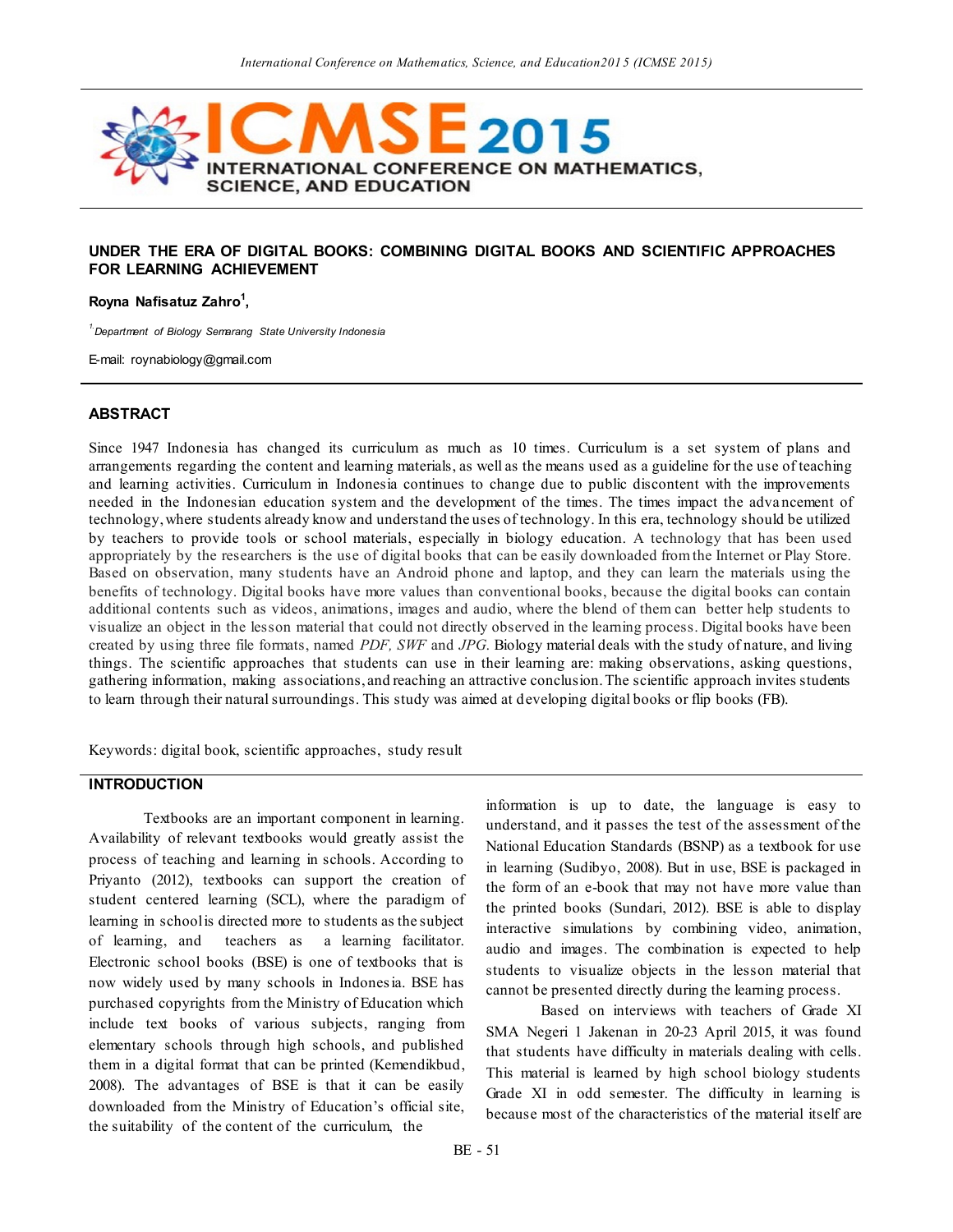difficult to find in a direct and tangible way. Cells also have a very small size, so observing its structure in detail, and the physiological mechanisms, as well as the unusual structure and function of cell organelles, requires electron microscopes which are expensive. None of the schools in Indonesia is equipped with such a microscope.

The data of evaluation results of students in the academic year 2014/2015 show that 50% of students have not reached minimum passing grade (KKM). Data of student's mastery and biology examination results 2012 in the national level in the cell material was 69.02% (Balitbang Kemendikbud, 2012) and in 2013 was 60.04% (Balitbang Kemendikbud, 2013). This shows that the  $\pm$ 30%-40% of students were not able to master optimally the cell materials. Even the condition became worse from 2012 to 2013.

Based on observations conducted on 22 April 2015, facilities and infrastructures that support biology learning at SMA N 1 Jakenan is sufficient: as there is a projector available in every classroom and computer lab. Utilization of computer-based multimedia can enhance students' understanding of the material in the study (Mayer & Moreno: 2000). Therefore, all teachers SMA N 1 Jakenan were required to prepare PowerPoint (PPT) media to teach. Results of interviews with teachers of biology class XI on 21 April 2015 showed that BSE was used by teachers as a reference for teaching learning, and teachers sometimes display it directly in digital form to teach in the classroom. However, the drawbacks faced are that the pictures in the book was not able to successfully visualize the concepts, and students found it difficult to understand (Sundari, 2012). Flip Book (FB) is a media that is used as a tool for teachers to deliver lessons that are packaged in an electronic book like BSE. If BSE is a combination of text and images alone, then FB combine texts, animations, videos, images, and audio. Another advantage of FB is that the evaluation questions for students can be directly sent to the students. Display of the results is provided. Based on the reasoning description above, a Flip Book (FB) of the cell material was developed.

# **METHODS**

This study was conducted at SMA (Senior High School) 1 Jakenan Pati. The samples used in this research were 20 students of XI IPA 1. Research design used Research and Development (R&D) model, to produce and test the products. Sugiyono (2012) stated that the R&D model was a research model that was used to produce a certain product and test whether the product was valid and reliable. Research steps were consisted of five major steps, such as identifying potential and problems, collecting data, designing a product, validating and revisioning, and finishing a final product.

# **RESULT AND DISSCUSION**

### **Potential and Problems of a product**

The identified potentials and problems were grounded on observations and interviews with students and teachers in SMA N 1 Jakenan. of the indentified potential and problems were presented in the Table 1.

| No. | <b>Identified</b> Aspects              | <b>Problems and Potentials</b>                                                                                 |
|-----|----------------------------------------|----------------------------------------------------------------------------------------------------------------|
|     | Learning Facilities                    | - LCD projectors were readily available in each classroom and<br>computer lab.                                 |
| 2.  | Learning Media                         | - Teachers developed slide presentations of BSE material.                                                      |
| 3.  | The chalenges of teachers and students | - Teachers had troubles in making audio-visual presentation slides (a<br>mix of images, animation, and video). |
|     |                                        | - The learning achievement of student evaluations of the cell material<br>had not yet reached KKM.             |
| 4.  | Identified difficulties of the subject | - Cell material required clear visualization and accurate depiction to                                         |
|     | matter                                 | describe events and processes that are abstract.                                                               |
|     |                                        | not familiar with them. There is something hidden that                                                         |

## **Table 1.** Identified Problems and Potentials

Table 1 underlined problems of potential of a school in the context of the use of digital technology. This condition is fundamentally similar to many school across Central Java and or Indonesia. Some schools can buy an excellent learning facilities, but many school teachers are

not familiar with them. There is something hidden that can not be solved instantly. In other words, teachers and

school students need to be well-trained first, in order to be familiar and ready for using it. Leggett and Persichitte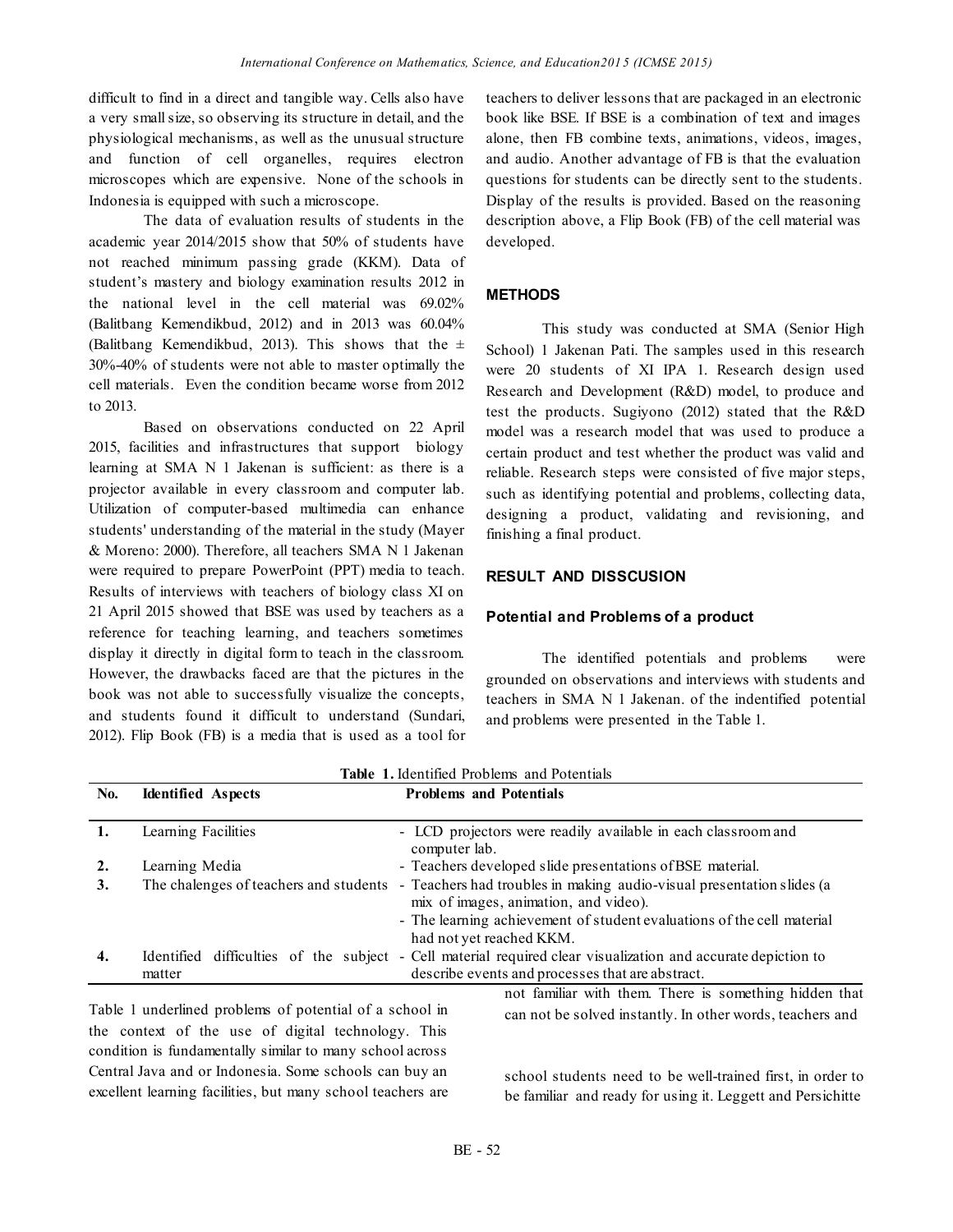(1998) proposed that teachers who integrated technology into instruction typically encountered five barriers: (1) time (lack of time to prepare relevant curricula and teaching materials as well as lack of time to promote technology literacy), (2) professionalism (lack of sufficient technology skills as well as lack of opportunities and access to relevant training), (3) access (lack of computer hard- or software and network equipment), (4) resources (lack of experts to assist teachers in applying technology as well as insufficient purchasing, upgrading, or maintenance of equipment, (5)

## **Devices needed**

Based on the identification of potential and problems that have been found, a next stage of study (collecting devices) was conducted. The data collected to develop Flip Book (FB) cell material in high school in

support (lack of leadership and support from school administrations). Even Tsai (2015) said that technology as a tool for taching and technology asa a learning activator. Then, teachers do not have enough knowledge of technology, so they are not well-prepared. Teachers with strong knowledge could be teachers with low motivation, because they do not want to use technology because of its complexity. Last but not least is the support, as long as there is no big support from community, teachers are incapable of making innovation through the use of high technology.

the form of software, hardware, and a learning device (Table 2).

| Table 2. Devices |                    |                                                                                                                                                                                                                                                                                                                         |  |  |
|------------------|--------------------|-------------------------------------------------------------------------------------------------------------------------------------------------------------------------------------------------------------------------------------------------------------------------------------------------------------------------|--|--|
| <b>No.</b>       | Device type        | <b>Data Collection</b>                                                                                                                                                                                                                                                                                                  |  |  |
| 1.               | Software           | - Adobe Photoshop, Adobe Flash, Adobe Audition, SWF Kit Pro, and Smart<br>Install Maker.                                                                                                                                                                                                                                |  |  |
|                  | Hardware           | - Personal Computer (PC) dengan spesifikasi RAM 1GB, Processor Intel Dual<br>Core 2.0 GHz, Hardisk 160 GB, Windows 7, microphone, and speaker active.                                                                                                                                                                   |  |  |
| 3.               | Tools for teaching | - Biologi Sylabus for SMA, data <i>audio-visual</i> as animations and video (source:<br>youtube.com and learn.genetic.utah.edu), as well as data collected in the form of<br>textbooks for high schoolbiology class XII, BSE SMK class X, Campbell<br>biology books, as well as Illustrated Britannica Science Library. |  |  |

Table 2 indicated there were some major devices required for the development of a final product (FB). Information of technical software, hardware and curricular materials were presented.

### **Results of Stage Design Products**

The product design stage is the most important stage in the development of a Flip Book (FB). After collecting the necessary data, researchers began developing products based on the design. The steps of product design and development of an FB consist of the design of media content and instructional design. The results of the product design stage can be seen in the Table3.

| <b>Table 3. Product Design</b> |                       |                                                                                                              |  |
|--------------------------------|-----------------------|--------------------------------------------------------------------------------------------------------------|--|
| No.                            | <b>Type of Design</b> | <b>Result</b>                                                                                                |  |
|                                | Design of media       | - Create a map of the cell material competence appropriate high school biology syllabus,                     |  |
|                                | content               | making the outlines of media contents, create media texts, and formulate an action script in<br>Adobe Flash. |  |
| 2.                             | Design of             | - Make use of FB learning lesson plans that are tailored to the syllabus.                                    |  |
|                                | learning              | - Create a validation of assessment instruments in the form of validator media and material.                 |  |

#### **Design Validation**

The design validation was undertaken by the material validator and media, This result completed by an analysis of the validation performed by a media validator was used as the basis for revising the FB improvement. This is a description of the results of the design validation phase.

#### **Assessment of Media Validator**

The media validator gave a total score of 38 with a percentage of 95% (very decent criteria). Improvements suggested by the validator to book Digital Interactive media, as well as improvements made, can be seen in Table 4.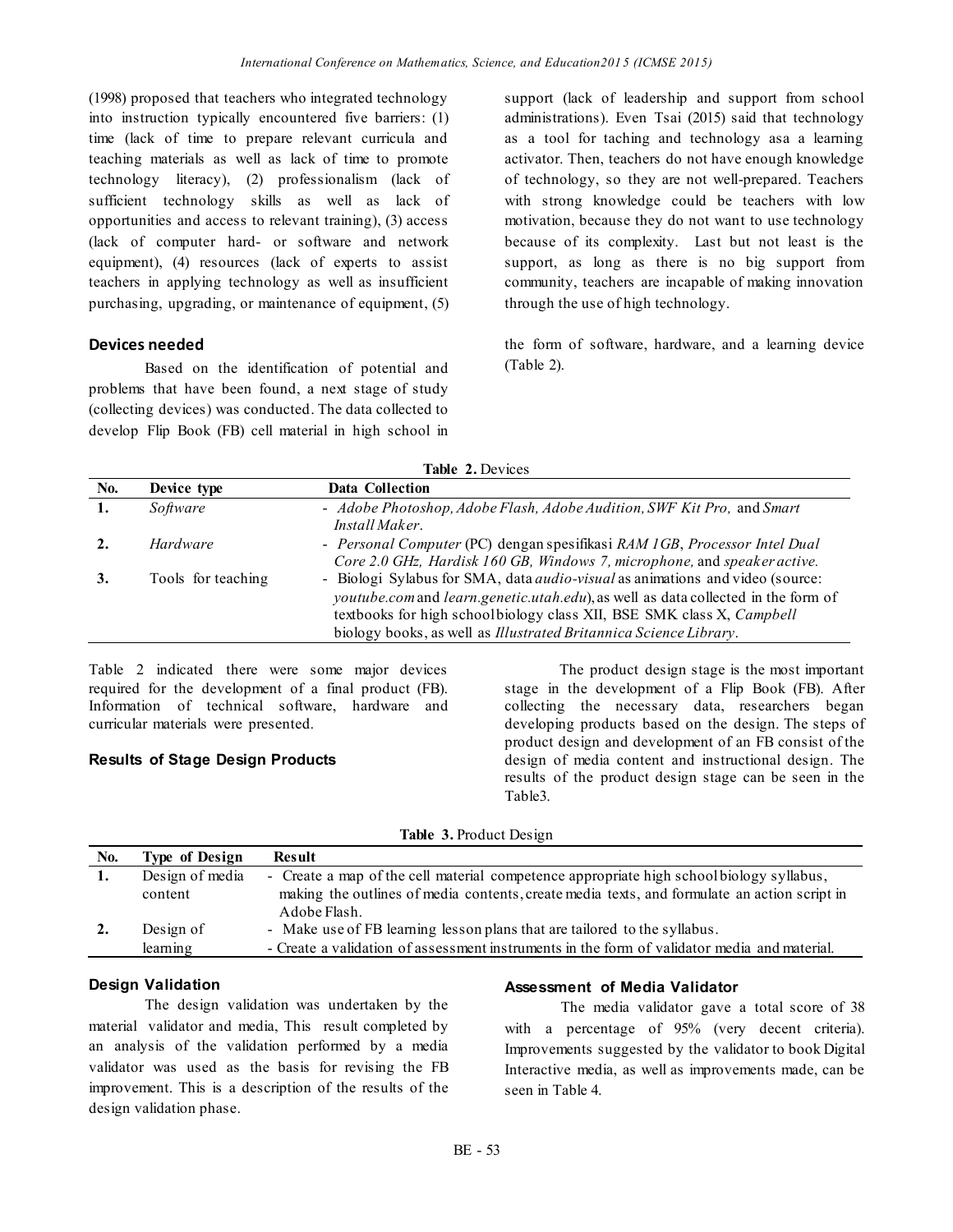|  |  | Table 4. The Assessment by Media Validator |  |  |  |
|--|--|--------------------------------------------|--|--|--|
|--|--|--------------------------------------------|--|--|--|

| <b>Ouestion</b>                                                                        | <b>Scores</b> |
|----------------------------------------------------------------------------------------|---------------|
| A. Aspect of Software Engineering                                                      |               |
| Compatibility (learning media can be installed/run on different hardware and software) | 4             |
| Reliability (the program can run well)                                                 |               |
| Reusability (easy to use and simple in operation)                                      | 4             |
| Maintainable (can be maintained / managed with ease)                                   | 4             |
| <b>B.</b> Aspects of Audio Visual Communication                                        |               |
| In the following creative ideas pouring ideas                                          | 4             |
| Visual (layout design, colour)                                                         |               |
| Audio (narration, sound effects, back sound, music)                                    |               |
| Media moves (animations, video / movie)                                                | 4             |
| Layout interactive (navigation icons)                                                  | 4             |
| Interactivity                                                                          | 4             |
| <b>Total</b>                                                                           | 38            |
| Percentage                                                                             | 95%           |
| Criteria                                                                               | Very Good     |

| Table 5. Advice by The Media Validator and The Improvement |                                                                                             |                                                                                                                                                                   |
|------------------------------------------------------------|---------------------------------------------------------------------------------------------|-------------------------------------------------------------------------------------------------------------------------------------------------------------------|
|                                                            | No. Suggestions by the media validator.                                                     | Repair                                                                                                                                                            |
|                                                            | 1. FB compatibility fix                                                                     | Autorun add a script command to run the software<br>automatically                                                                                                 |
|                                                            | Suggested lowering the specification requirements of<br>the user's computer.                | Lowering the requirements of the computer specifications<br>in the dialog license agreement.                                                                      |
| 3.                                                         | Lowering the requirements of the computer<br>specifications in the dialog license agreement | Enlarging images to be seen clearly.                                                                                                                              |
| 4.                                                         | Adding bibliography flip button                                                             | Adding bibliography flip button that makes references<br>appear when the flip button is clicked in the middle<br>making it easier to search for the words wanted. |
| 5.                                                         | Maximizing the use of remaining areas in placing<br>video and animation.                    | Maximizing the area used by leaving the video in place<br>and maximizing the size of the video and animation on the<br>page area available for animation.         |
|                                                            | Assessment by the Material Validator                                                        | suggested by the material validator for the Flip Book (FB)                                                                                                        |

The material validator gave a total score of 33 with a percentage of 82.5% (very good). Improvements

suggested by the material validator for the Flip Book (FB) as well as the improvements made can be seen in Table 6.

|                   | <b>Table 0. Auvice</b> by The Material Vandator and The improvements |                                                                                                                                                           |  |  |  |
|-------------------|----------------------------------------------------------------------|-----------------------------------------------------------------------------------------------------------------------------------------------------------|--|--|--|
| No.               | Suggestions by material validator                                    | Repair                                                                                                                                                    |  |  |  |
|                   | Improve sentence which are inappropriate and<br>inefficient.         | Fixing typos in sentences and repairing the quality of<br>images.<br>Adding an editorial on the KD (basic competence) to fit<br>the specified indicators. |  |  |  |
|                   | Accuracy improvement concepts to fit indicator                       | Replace the contents of chapters and sub-chapters into                                                                                                    |  |  |  |
|                   | Replacing the chapter on the content material                        | alphabetical order $(A, B, C, D)$ .                                                                                                                       |  |  |  |
| <b>CONCLUSION</b> |                                                                      | book or Flip Book (FB) with the scientific approach,<br>through the steps of Research and Development (R&D)                                               |  |  |  |

**Table 6.** Advice by The Material Validator and The Improvements

Based on the results and explanations above, it can be concluded that the process of developing a digital